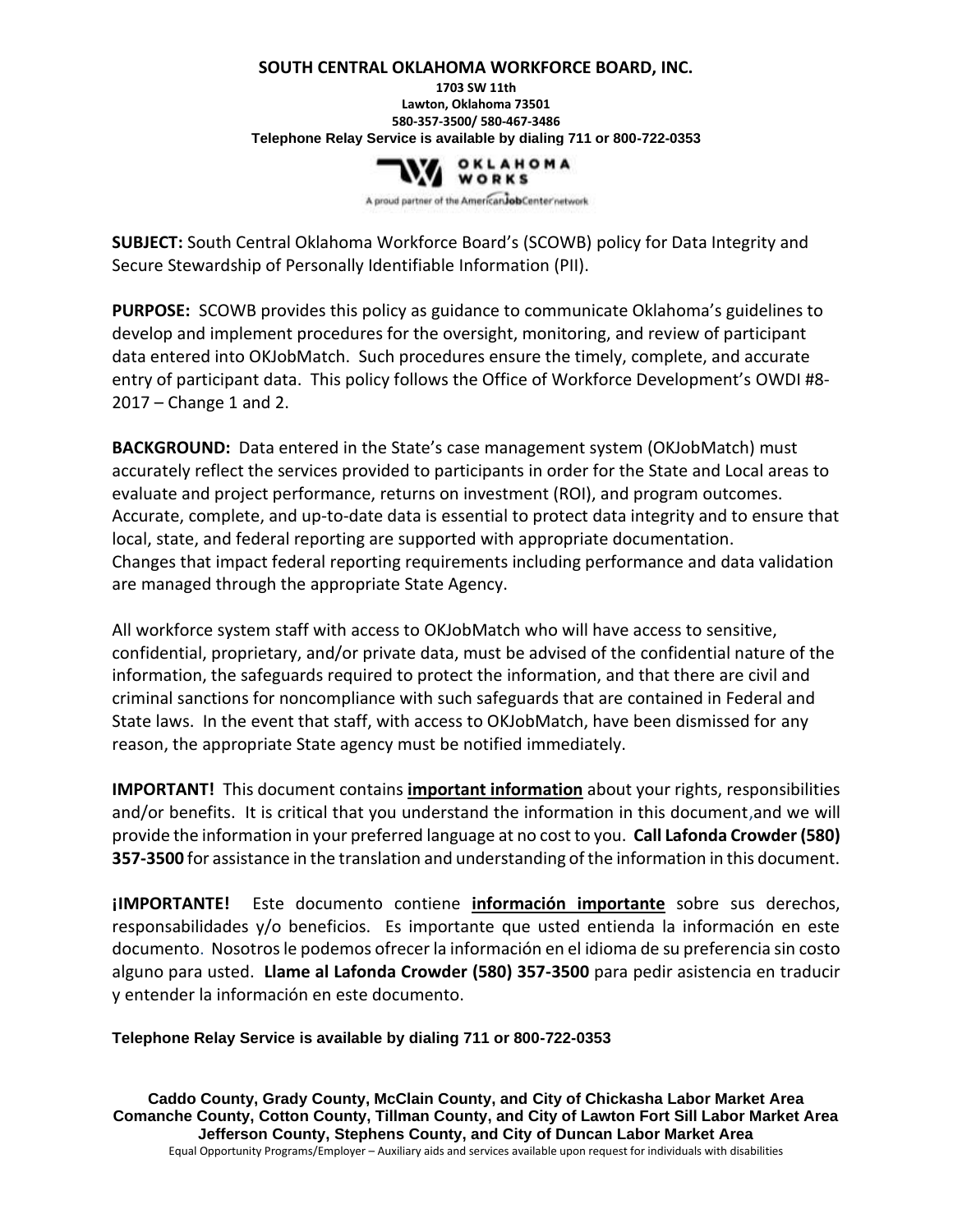#### **POLICY: General Guidelines Demographics:**

Demographic information must be complete and accurate at the time of eligibility to ensure appropriate eligibility determination and subsequent reporting.

### Data Elements and Source Documentation:

The elements required for data element validation focus on eligibility, performance, and services provided. Only one of the documents listed as source documentation for each element is required for validation. However, if multiple sources of information are collected for the same data element, the most rigorous, credible, and reliable source must be used. Source documentation that is uploaded must be a legible scan and must either match the data entered in the system or support the data with verifiable information according to the requirement in the source documentation policy.

#### **Service Entry:**

Services should be entered at the time the services are provided, and no later than three calendar days after service delivery. The service date must always reflect the actual date of service. Only actual services delivered to a participant should be entered into the system.

#### **Follow-up Services:**

Follow-up services must be entered at the time services are provided, and the service date must reflect the actual date of serve. Follow-up services must be services that benefit the exiter and the service must be clearly documented in the service and training plan note. An attempted contact with the participant or contact made for collection of documentation or performance measures are not acceptable follow-up services and should be documented as detailed case notes.

#### **Case Notes:**

Case notes should be entered at the time services are delivered or at the time contact with the participant is made. Regardless of the method, the case notes must be entered no later than three calendar days of either instance. Program notes must be detailed, accurately support the coordinating service entries, and reflect a comprehensive picture of participant activities and staff interactions concerning the participant. At a minimum, case notes must include relevant information related to the specific data element or service provided, the date on which the information was obtained, and the case manager who obtained the information. Confidential information regarding medical conditions or disabilities must be handled, stored, used, and disclosed in compliance with 29 CFR 38.41(b)(3). No notation other than the self-disclosure of disability information within the demographic section of OKJobMatch and the notation of an accommodation in a case note, without attachment to the disability, may be made within the participant's file. Case management activities should be documented as case notes.

#### **Data Edit Request**

An OKJobMatch Data Edit Request, including the ability to add, modify or delete participant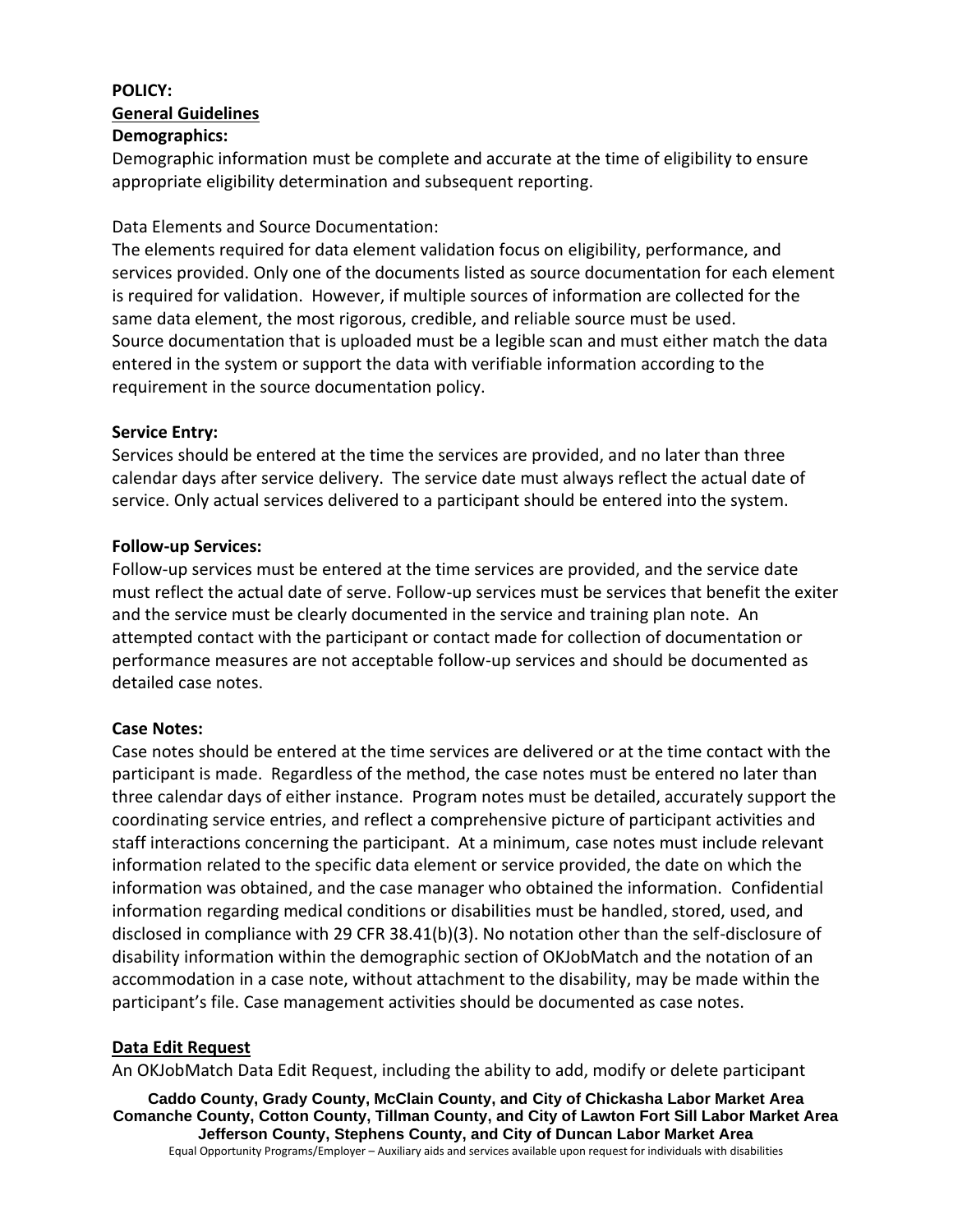data, may be allowed up to 20 days after the end of the applicable quarter. This allows Local areas a reasonable amount of time to identify errors and request corrections, and a reasonable amount of time for State staff to make corrections, analyze data, and prepare quarterly reports for submission to the U.S. Department of Labor and other federal oversight agencies.

**T**he timeline for an OKJobMatch Data Edit Request is based on the Federal WIOA performance reporting schedule:

- Program Year: A program year runs July  $1^{st}$  to June  $30^{th}$  with four quarterly reports during the year. Approximately 45 days after the end of a program year, the state is required to report data on the complete program year.
- Quarterly Performance Reports: Federal WIOA quarterly performance reports are due approximately 45 days after the end of each quarter, September 30<sup>th</sup>, December 31<sup>st</sup>, March  $31<sup>st</sup>$ , and June  $30<sup>th</sup>$ .

| Quarter 1 |     |     | Quarter 2 |     |     | Quarter 3 |                                 |       | Quarter<br>$\Delta$ |     |      |  |
|-----------|-----|-----|-----------|-----|-----|-----------|---------------------------------|-------|---------------------|-----|------|--|
| July      | Aug | Sep | Oct       | Nov | Dec | Jan       | $\overline{\phantom{0}}$<br>Feb | March | April               | Mav | June |  |

#### **Processes**

All requests must be submitted on the OKJobMatch Data Edit Request form (Attachment A). SCOWB will determine whether or not a request will be approved before submission to the appropriate state agency. SCOWB will notify the service provider of any approved or denied request in writing. Once a request is approved, SCOWB staff will submit to the appropriate agency for corrections.

Questions that SCOWB will use to determine approval include:

- Is the change fully justified in the request?
- Are the changes documented and supported throughout the participant's record, in program notes, with documentation, or support for start and end dates of other services, etc.?
- Does the addition, change, or update align with established policy?

SCOWB will deny all requests that:

- Do not comply with policy;
- Are not supported by case notes or documentation;
- Are incomplete;
- Are missing a required data field or justification;
- Will change the quarter in which the participation date and/or exit date of period of participation falls;
- Will create a new period of participation, in which services have already been provided.

#### **Secure Stewardship of Personally Identifiable Information (PII)**

Before being granted access to OKJobMatch, SCOWB staff, partners, grantees and contractors must sign a confidentiality agreement acknowledging their understanding of the confidential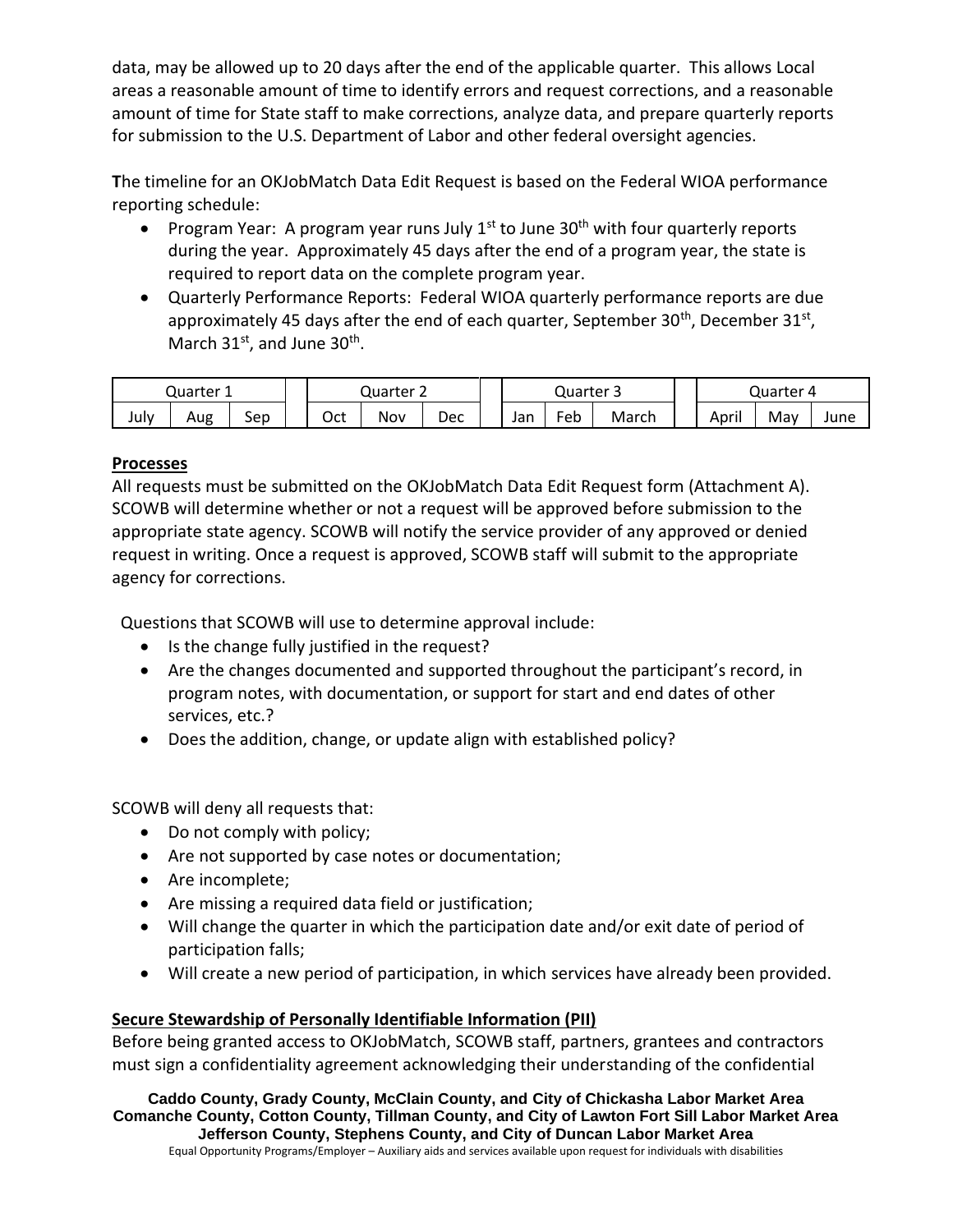nature of the data and the safeguards with which they must comply in their handling of such data as well as the fact that they may be liable to civil and criminal sanctions for improper disclosure.

#### **Definitions**

**PII** - OMB defines PII as information that can be used to distinguish or trace an individual's identity, either alone or when combined with other personal or identifying information that is linked or linkable to a specific individual.

**Sensitive Information** – any unclassified information whose loss, misuse, or unauthorized access to or modification of could adversely affect the interest or the conduct of Federal programs, or the privacy to which individuals are entitled under the Privacy Act.

**Protected PII and non-sensitive PII** - the Department of Labor (DOL) has defined two types of PII, (1) protected PII and (2) non-sensitive PII. The differences between protected PII and nonsensitive PII are primarily based on an analysis regarding the "risk of harm" that could result from the release of the PII.

1. Protected PII is information that if disclosed could result in harm to the individual whose name or identity is linked to that information. Examples of protected PII include, but are not limited to, social security numbers (SSNs), credit card numbers, bank account numbers, home telephone numbers, ages, birthdates, marital status, spouse names, educational history, biometric identifiers (fingerprints, voiceprints, iris scans, etc.), medical history, financial information and computer passwords.

2. Non-sensitive PII, on the other hand, is information that if disclosed, by itself, could not reasonably be expected to result in personal harm. Essentially, it is stand-alone information that is not linked or closely associated with any protected or unprotected PII. Examples of non-sensitive PII include information such as first and last names, e-mail addresses, business addresses, business telephone numbers, general education credentials, gender, or race. However, depending on the circumstances, a combination of these items could potentially be categorized as protected or sensitive PII.

**TIMELINE:** A complete and accurate OKJobMatch Data Edit Request must be submitted to the appropriate State Agency within 20 days after the end of the applicable quarter and follow all State and SCOWB policy guidelines.

A Title I program data edit request must be submitted to the Oklahoma Office of Workforce Development (OOWD) help desk at [support@oowd.zendesk.com.](mailto:support@oowd.zendesk.com)

A Title III program data edit request must be submitted to the Oklahoma Employment Security Commission (OESC) helpdesk at [RES-techsyssup@oesc.state.ok.us.](mailto:RES-techsyssup@oesc.state.ok.us)

**EQUAL OPPORTUNITY AND NONDISCRIMINATION STATEMENT:** All Recipients, and Sub recipients/Sub grantees must comply with WIOA's Equal Opportunity and Nondiscrimination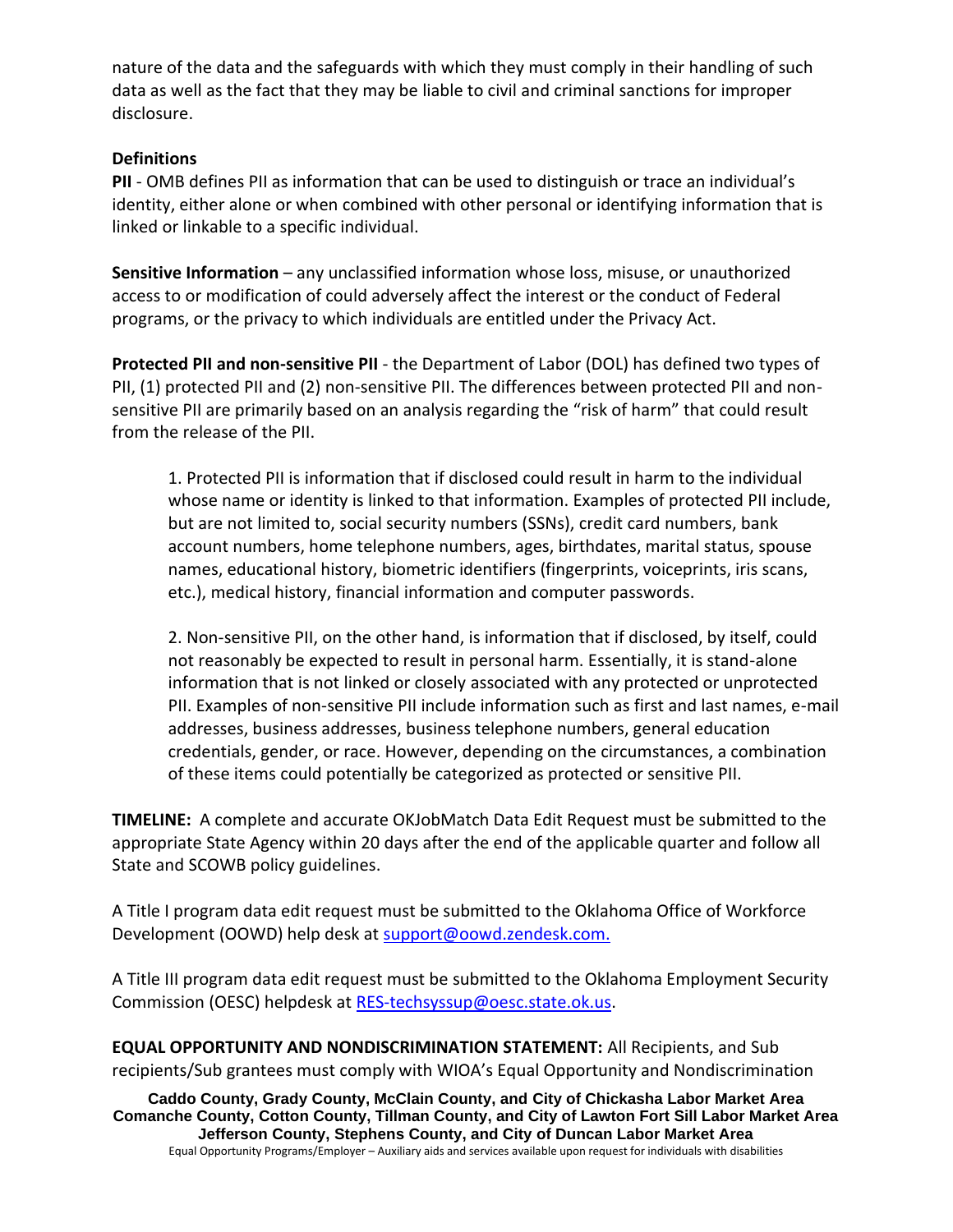provisions which prohibit discrimination on the basis of race, color, religion, sex (including pregnancy, childbirth, and related medical conditions, transgender status, and gender identity), national origin (including limited English proficiency), age, disability, political affiliation or belief, or, for beneficiaries, applicants, and participants only, on the basis of citizenship status or participation in a WIOA Title-I financially assisted program or activity.

**ACTION REQUIRED:** SCOWB will disseminate the Data Integrity Policy to all SCOWB contractors, staff and board members. All contractors, staff and board members will be responsible for following this policy.

All current staff with access to OKJobMatch must sign a confidentiality agreement and it must be sent to appropriate state agency helpdesk within 30 days of this issuance or access will be terminated. New staff access request must have a signed confidentiality agreement on file with the appropriate state agency, before access will be approved. Confidentiality agreements must also be kept on file with SCOWB.

**Attachment A:** OKJobMatch Data Edit Request Form **Attachment B:** OKJobMatch Confidentiality Agreement

**SCOWB APPROVED DATE: March 8, 2018**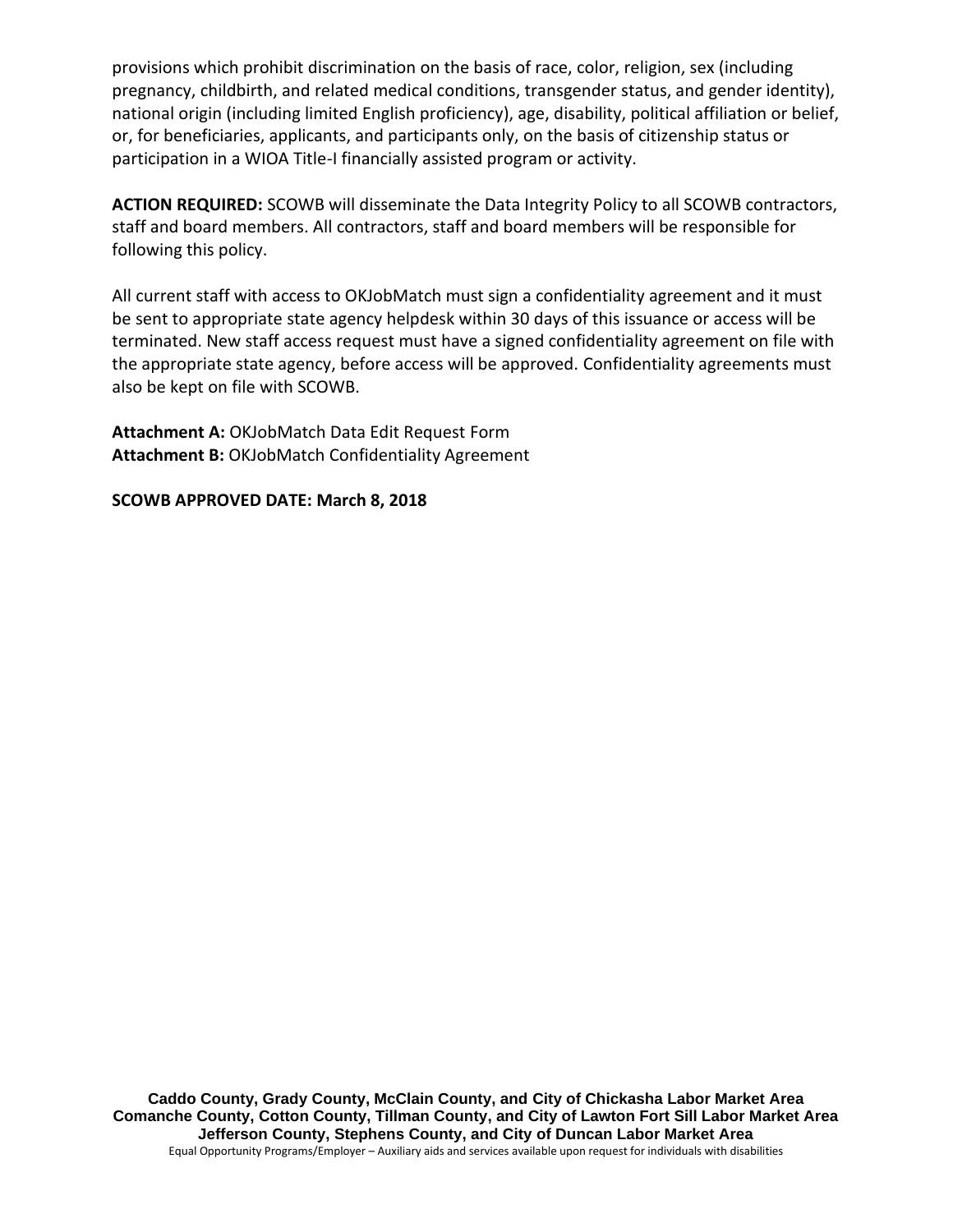# OKJobMatch Data Edit Request

| <b>Participant Name:</b> Click or tap here to enter text. <b>Participant ID:</b> Click or tap here to enter<br>text. |  |  |  |  |  |  |  |  |  |
|----------------------------------------------------------------------------------------------------------------------|--|--|--|--|--|--|--|--|--|
| Participant Enrollment: Adult $\square$ Dislocated Worker $\square$ Youth $\square$                                  |  |  |  |  |  |  |  |  |  |
| Job Service $\Box$ TAA $\Box$ RESEA $\Box$<br>$ERI$ $\square$<br>Other $\Box$                                        |  |  |  |  |  |  |  |  |  |
| <b>Enrollment Date:</b> Click or tap here to enter text. Exit Date: Click or tap here to enter text.                 |  |  |  |  |  |  |  |  |  |
| <b>OKJobMatch Change Request:</b>                                                                                    |  |  |  |  |  |  |  |  |  |
| Demographic Snapshot $\square$ Services & Training $\square$ Uploaded Documentation $\square$                        |  |  |  |  |  |  |  |  |  |
| Other $\Box$                                                                                                         |  |  |  |  |  |  |  |  |  |
| Click or tap here to enter text.                                                                                     |  |  |  |  |  |  |  |  |  |
| Description and Reason for Request:                                                                                  |  |  |  |  |  |  |  |  |  |
| Click or tap here to enter text.<br><b>OKJobMatch Source Documentation:</b> (Add additional pages if needed)         |  |  |  |  |  |  |  |  |  |
|                                                                                                                      |  |  |  |  |  |  |  |  |  |
| Documentation Type: Program Notes $\square$ Uploaded Documentation $\square$                                         |  |  |  |  |  |  |  |  |  |
| Other $\Box$                                                                                                         |  |  |  |  |  |  |  |  |  |
| Date entered into OKJobMatch: Click or tap to enter a date.                                                          |  |  |  |  |  |  |  |  |  |
| <b>Description of Documentation:</b>                                                                                 |  |  |  |  |  |  |  |  |  |
| Click or tap here to enter text.                                                                                     |  |  |  |  |  |  |  |  |  |
| Uploaded Documentation $\Box$<br>Documentation Type: Program Notes $\square$                                         |  |  |  |  |  |  |  |  |  |
| Other $\square$                                                                                                      |  |  |  |  |  |  |  |  |  |
| Date entered into OKJobMatch: Click or tap to enter a date.                                                          |  |  |  |  |  |  |  |  |  |
| <b>Description of Documentation:</b>                                                                                 |  |  |  |  |  |  |  |  |  |
| Click or tap here to enter text.                                                                                     |  |  |  |  |  |  |  |  |  |
|                                                                                                                      |  |  |  |  |  |  |  |  |  |
| Uploaded Documentation $\Box$<br>Documentation Type: Program Notes $\Box$<br>Other [                                 |  |  |  |  |  |  |  |  |  |
| Date entered into OKJobMatch: Click or tap to enter a date.                                                          |  |  |  |  |  |  |  |  |  |
| <b>Description of Documentation:</b>                                                                                 |  |  |  |  |  |  |  |  |  |
| Click or tap here to enter text.                                                                                     |  |  |  |  |  |  |  |  |  |
|                                                                                                                      |  |  |  |  |  |  |  |  |  |
| Documentation Type: Program Notes $\Box$<br>Uploaded Documentation $\Box$                                            |  |  |  |  |  |  |  |  |  |
| Other $\Box$                                                                                                         |  |  |  |  |  |  |  |  |  |
| Date entered into OKJobMatch: Click or tap to enter a date.                                                          |  |  |  |  |  |  |  |  |  |
| Description of Documentation:                                                                                        |  |  |  |  |  |  |  |  |  |
| Click or tap here to enter text.                                                                                     |  |  |  |  |  |  |  |  |  |
|                                                                                                                      |  |  |  |  |  |  |  |  |  |